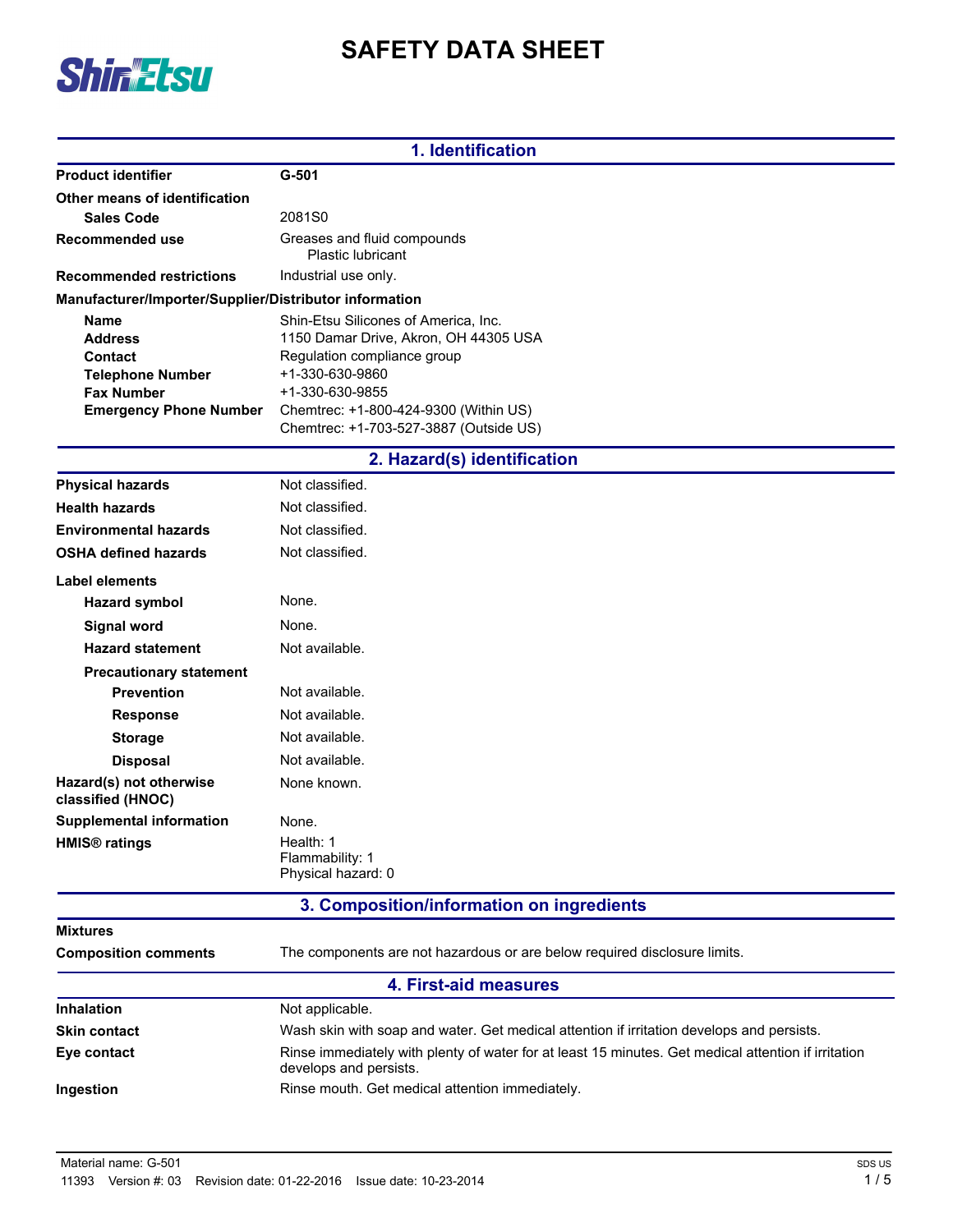| <b>Most important</b><br>symptoms/effects, acute and<br>delayed              | Not available.                                                                                                                                                       |  |  |  |
|------------------------------------------------------------------------------|----------------------------------------------------------------------------------------------------------------------------------------------------------------------|--|--|--|
| Indication of immediate<br>medical attention and special<br>treatment needed | Treat symptomatically.                                                                                                                                               |  |  |  |
| <b>General information</b>                                                   | Ensure that medical personnel are aware of the material(s) involved, and take precautions to<br>protect themselves.                                                  |  |  |  |
|                                                                              | 5. Fire-fighting measures                                                                                                                                            |  |  |  |
| Suitable extinguishing media                                                 | Water fog. Foam. Dry chemical powder. Carbon dioxide (CO2).                                                                                                          |  |  |  |
| Unsuitable extinguishing<br>media                                            | None known.                                                                                                                                                          |  |  |  |
| Specific hazards arising from<br>the chemical                                | By heating and fire, harmful vapors/gases may be formed.                                                                                                             |  |  |  |
| Special protective equipment<br>and precautions for firefighters             | Firefighters must use standard protective equipment including flame retardant coat, helmet,<br>gloves, rubber boots, and self-contained breathing apparatus.         |  |  |  |
| <b>Fire-fighting</b><br>equipment/instructions                               | Move containers from fire area if you can do so without risk.                                                                                                        |  |  |  |
| <b>General fire hazards</b>                                                  | No unusual fire or explosion hazards noted.                                                                                                                          |  |  |  |
| 6. Accidental release measures                                               |                                                                                                                                                                      |  |  |  |
| Personal precautions,<br>protective equipment and<br>emergency procedures    | Wear appropriate personal protective equipment.                                                                                                                      |  |  |  |
| <b>Methods and materials for</b><br>containment and cleaning up              | Eliminate sources of ignition. Collect spillage. Wipe up with absorbent material (e.g. cloth, fleece).<br>Clean surface thoroughly to remove residual contamination. |  |  |  |
| <b>Environmental precautions</b>                                             | Never return spills in original containers for re-use.<br>Prevent further leakage or spillage if safe to do so.                                                      |  |  |  |
| 7. Handling and storage                                                      |                                                                                                                                                                      |  |  |  |
|                                                                              |                                                                                                                                                                      |  |  |  |
| <b>Precautions for safe handling</b>                                         | Provide adequate ventilation. Use care in handling/storage.                                                                                                          |  |  |  |
| Conditions for safe storage,<br>including any incompatibilities              | Keep container tightly closed. Store in a cool, dry place out of direct sunlight. Keep in original<br>container.                                                     |  |  |  |
|                                                                              | 8. Exposure controls/personal protection                                                                                                                             |  |  |  |
| <b>Occupational exposure limits</b>                                          | No exposure limits noted for ingredient(s).                                                                                                                          |  |  |  |
| <b>Biological limit values</b>                                               | No biological exposure limits noted for the ingredient(s).                                                                                                           |  |  |  |
| <b>Exposure guidelines</b>                                                   | Occupational Exposure Limits are not relevant to the current physical form of the product.                                                                           |  |  |  |
| Appropriate engineering<br>controls                                          | Provide adequate general and local exhaust ventilation. Provide eyewash station.                                                                                     |  |  |  |
|                                                                              | Individual protection measures, such as personal protective equipment                                                                                                |  |  |  |
| <b>Eye/face protection</b>                                                   | Tightly sealed safety glasses according to EN 166.                                                                                                                   |  |  |  |
| <b>Skin protection</b><br><b>Hand protection</b>                             | Wear protective gloves.                                                                                                                                              |  |  |  |
| <b>Other</b>                                                                 | Wear suitable protective clothing.                                                                                                                                   |  |  |  |
| <b>Respiratory protection</b>                                                | No personal respiratory protective equipment normally required.                                                                                                      |  |  |  |
| <b>Thermal hazards</b>                                                       | Wear appropriate thermal protective clothing, when necessary.                                                                                                        |  |  |  |
| <b>General hygiene</b><br>considerations                                     | Wash hands before breaks and immediately after handling the product. Handle in accordance with<br>good industrial hygiene and safety practice.                       |  |  |  |
|                                                                              | 9. Physical and chemical properties                                                                                                                                  |  |  |  |
| <b>Appearance</b>                                                            |                                                                                                                                                                      |  |  |  |
| Form                                                                         | Grease                                                                                                                                                               |  |  |  |
| Color                                                                        | Light yellow.                                                                                                                                                        |  |  |  |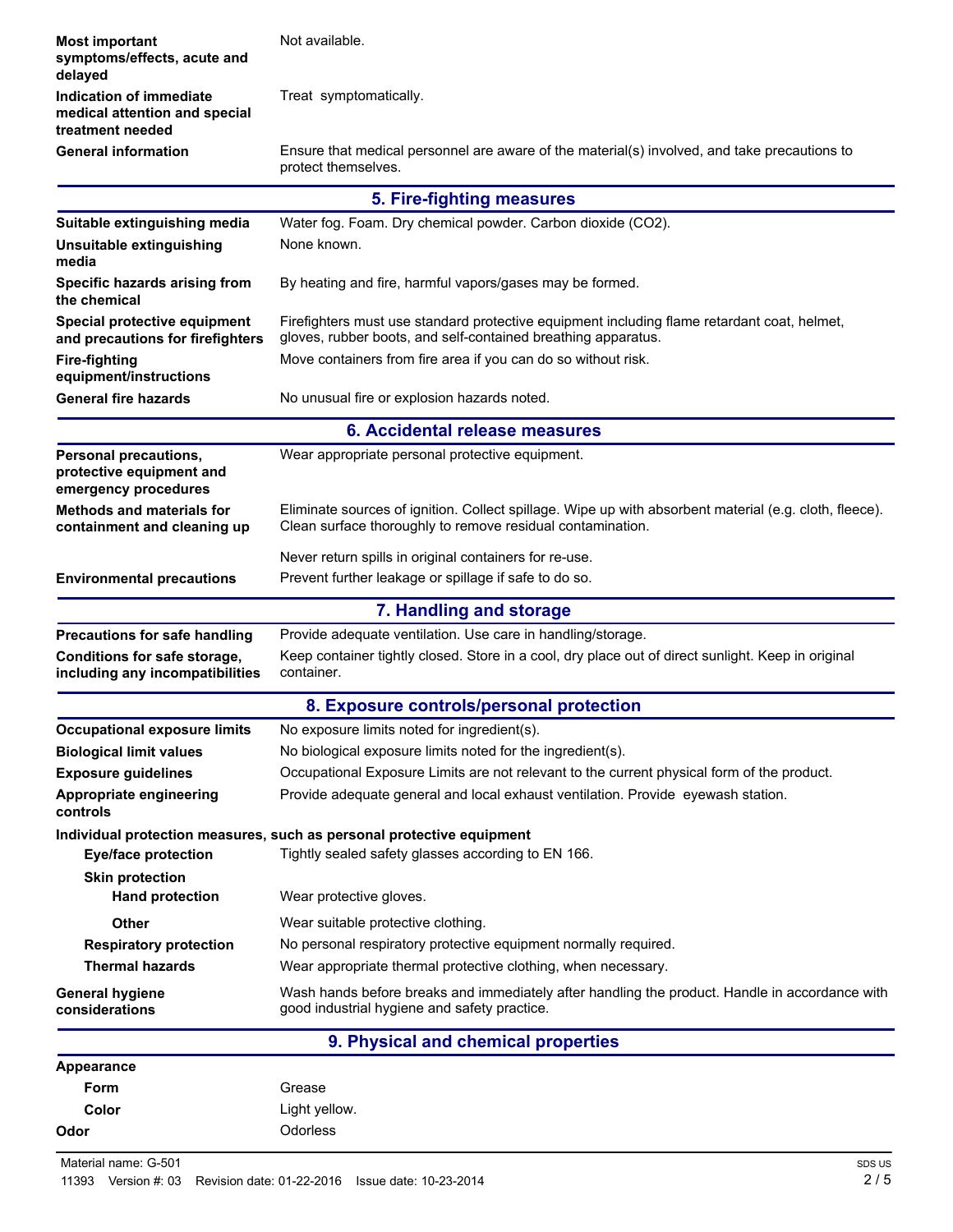| <b>Odor threshold</b>                             | Not available.                                                                                                                                                                                                                                |  |  |  |  |
|---------------------------------------------------|-----------------------------------------------------------------------------------------------------------------------------------------------------------------------------------------------------------------------------------------------|--|--|--|--|
| рH                                                | Not available.                                                                                                                                                                                                                                |  |  |  |  |
| Melting point/freezing point                      | No data                                                                                                                                                                                                                                       |  |  |  |  |
| Initial boiling point and boiling<br>range        | No data                                                                                                                                                                                                                                       |  |  |  |  |
| <b>Flash point</b>                                | > 212 °F (> 100 °C) Closed Cup                                                                                                                                                                                                                |  |  |  |  |
| <b>Evaporation rate</b>                           | Negligible (Butyl Acetate=1)                                                                                                                                                                                                                  |  |  |  |  |
| Flammability (solid, gas)                         | Not applicable.                                                                                                                                                                                                                               |  |  |  |  |
| Upper/lower flammability or explosive limits      |                                                                                                                                                                                                                                               |  |  |  |  |
| <b>Flammability limit - lower</b><br>(%)          | No data                                                                                                                                                                                                                                       |  |  |  |  |
| <b>Flammability limit - upper</b><br>$(\%)$       | No data                                                                                                                                                                                                                                       |  |  |  |  |
| Explosive limit - lower (%)                       | Not available.                                                                                                                                                                                                                                |  |  |  |  |
| Explosive limit - upper (%)                       | Not available.                                                                                                                                                                                                                                |  |  |  |  |
| Vapor pressure                                    | Negligible (25 °C)                                                                                                                                                                                                                            |  |  |  |  |
| Vapor density                                     | Not applicable                                                                                                                                                                                                                                |  |  |  |  |
| <b>Relative density</b>                           | $0.92$ (25 °C)                                                                                                                                                                                                                                |  |  |  |  |
| Solubility(ies)                                   |                                                                                                                                                                                                                                               |  |  |  |  |
| Solubility (water)                                | Not soluble                                                                                                                                                                                                                                   |  |  |  |  |
| <b>Partition coefficient</b><br>(n-octanol/water) | Not applicable                                                                                                                                                                                                                                |  |  |  |  |
| <b>Auto-ignition temperature</b>                  | Not available                                                                                                                                                                                                                                 |  |  |  |  |
| <b>Decomposition temperature</b>                  | Not available.                                                                                                                                                                                                                                |  |  |  |  |
| <b>Viscosity</b>                                  | Not applicable                                                                                                                                                                                                                                |  |  |  |  |
| <b>Other information</b>                          |                                                                                                                                                                                                                                               |  |  |  |  |
| Molecular weight                                  | Not applicable                                                                                                                                                                                                                                |  |  |  |  |
|                                                   | 10. Stability and reactivity                                                                                                                                                                                                                  |  |  |  |  |
| <b>Reactivity</b>                                 | No hazardous reaction known under normal conditions of use, storage and transport.                                                                                                                                                            |  |  |  |  |
| <b>Chemical stability</b>                         | Stable at normal conditions.                                                                                                                                                                                                                  |  |  |  |  |
| <b>Possibility of hazardous</b><br>reactions      | Hazardous polymerization does not occur.                                                                                                                                                                                                      |  |  |  |  |
| <b>Conditions to avoid</b>                        | None known.                                                                                                                                                                                                                                   |  |  |  |  |
| Incompatible materials                            | Strong oxidizing agents.                                                                                                                                                                                                                      |  |  |  |  |
| <b>Hazardous decomposition</b><br>products        | Thermal breakdown of this product during fire or very high heat condition may evolve the following<br>hazardous decomposition product:<br>Carbon oxides and traces of incompletely burned carbon compounds. Silicon dioxide.<br>Formaldehyde. |  |  |  |  |
|                                                   | <b>11. Toxicological information</b>                                                                                                                                                                                                          |  |  |  |  |
| Information on likely routes of exposure          |                                                                                                                                                                                                                                               |  |  |  |  |
| Ingestion                                         | No significant effects are expected.                                                                                                                                                                                                          |  |  |  |  |
| <b>Inhalation</b>                                 | No adverse effects due to inhalation are expected.                                                                                                                                                                                            |  |  |  |  |
| <b>Skin contact</b>                               | No adverse effects due to skin contact are expected.                                                                                                                                                                                          |  |  |  |  |
| Eye contact                                       | No significant effects are expected.                                                                                                                                                                                                          |  |  |  |  |
| Symptoms related to the<br>physical, chemical and | Not available.                                                                                                                                                                                                                                |  |  |  |  |

## **Information on toxicological effects**

**toxicological characteristics**

**Acute toxicity**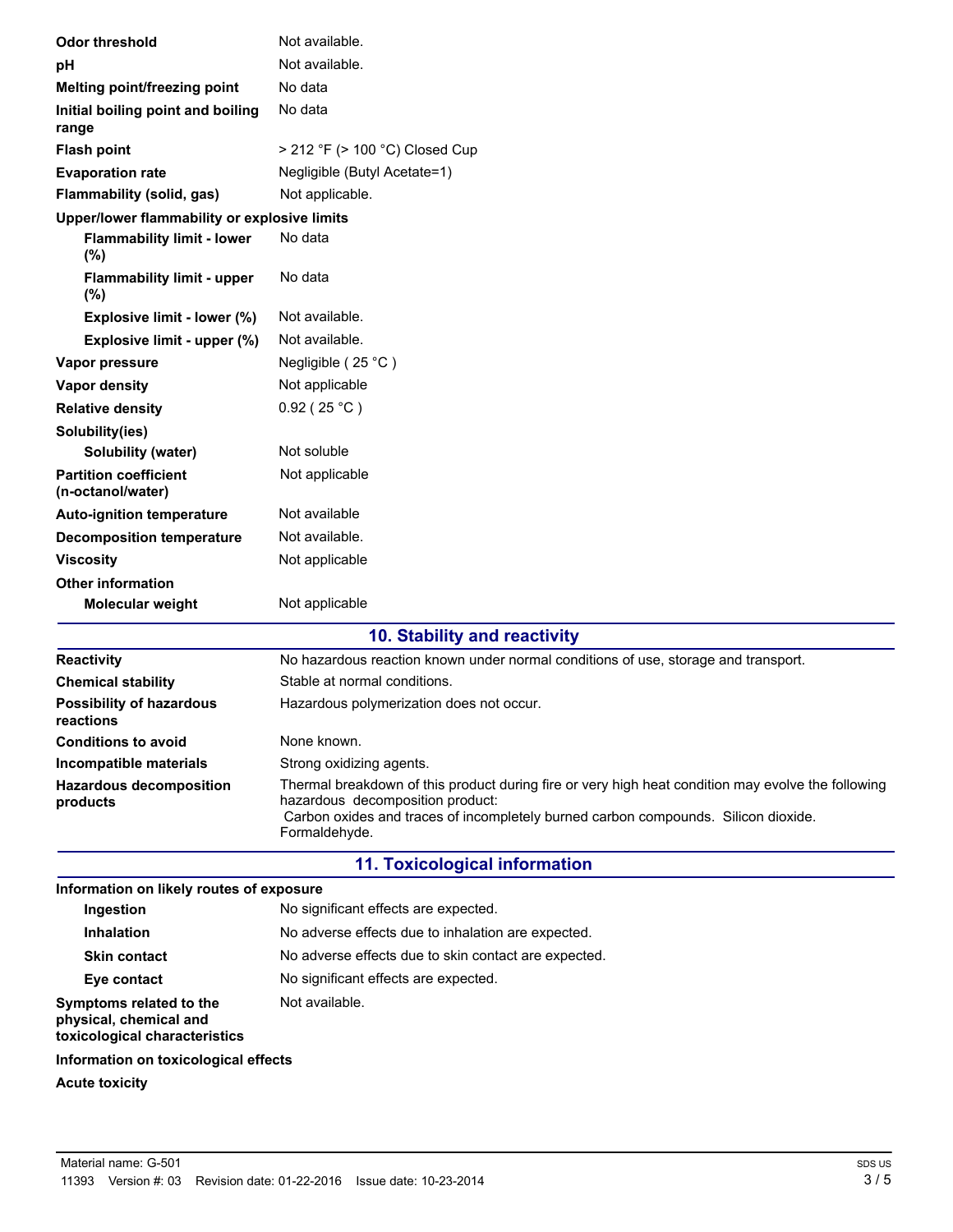| <b>Product</b>                                        | <b>Species</b>                                                                                                                                                                               | <b>Test Results</b> |
|-------------------------------------------------------|----------------------------------------------------------------------------------------------------------------------------------------------------------------------------------------------|---------------------|
| G-501 (CAS Mixture)                                   |                                                                                                                                                                                              |                     |
| Acute                                                 |                                                                                                                                                                                              |                     |
| Oral                                                  |                                                                                                                                                                                              |                     |
| LD50                                                  | Rat                                                                                                                                                                                          | > 12000 mg/kg       |
| <b>Skin corrosion/irritation</b>                      | Patch Test(24Hr/Open) : Almost negative.                                                                                                                                                     |                     |
| Serious eye damage/eye<br>irritation                  | Not available.                                                                                                                                                                               |                     |
| Respiratory or skin sensitization                     |                                                                                                                                                                                              |                     |
| <b>Respiratory sensitization</b>                      | Not available.                                                                                                                                                                               |                     |
| <b>Skin sensitization</b>                             | Not available.                                                                                                                                                                               |                     |
| Germ cell mutagenicity                                | Not available.                                                                                                                                                                               |                     |
| Carcinogenicity                                       | This product is not considered to be a carcinogen by IARC, ACGIH, NTP, or OSHA.                                                                                                              |                     |
| Not listed.                                           | OSHA Specifically Regulated Substances (29 CFR 1910.1001-1050)                                                                                                                               |                     |
| <b>Reproductive toxicity</b>                          | Not available.                                                                                                                                                                               |                     |
| Specific target organ toxicity -<br>single exposure   | Not available.                                                                                                                                                                               |                     |
| Specific target organ toxicity -<br>repeated exposure | Not available.                                                                                                                                                                               |                     |
| <b>Aspiration hazard</b>                              | Not available.                                                                                                                                                                               |                     |
|                                                       | <b>12. Ecological information</b>                                                                                                                                                            |                     |
| <b>Ecotoxicity</b>                                    | No ecotoxicity data noted for the ingredient(s).                                                                                                                                             |                     |
| Persistence and degradability                         | Not available.                                                                                                                                                                               |                     |
| <b>Bioaccumulative potential</b>                      | Not available.                                                                                                                                                                               |                     |
| <b>Mobility in soil</b>                               | Not available.                                                                                                                                                                               |                     |
| Other adverse effects                                 | Not available.                                                                                                                                                                               |                     |
|                                                       | <b>13. Disposal considerations</b>                                                                                                                                                           |                     |
| <b>Disposal instructions</b>                          | Follow applicable Federal, State and Local regulations.                                                                                                                                      |                     |
|                                                       | <b>14. Transport information</b>                                                                                                                                                             |                     |
| <b>DOT</b>                                            |                                                                                                                                                                                              |                     |
| Not regulated as dangerous goods.                     |                                                                                                                                                                                              |                     |
| <b>IATA</b>                                           |                                                                                                                                                                                              |                     |
| Not regulated as dangerous goods.<br><b>IMDG</b>      |                                                                                                                                                                                              |                     |
| Not regulated as dangerous goods.                     |                                                                                                                                                                                              |                     |
| Transport in bulk according to                        | This product is not intended to be transported in bulk.                                                                                                                                      |                     |
| Annex II of MARPOL 73/78 and<br>the IBC Code          |                                                                                                                                                                                              |                     |
|                                                       | <b>15. Regulatory information</b>                                                                                                                                                            |                     |
| <b>US federal regulations</b>                         | This product is not known to be a "Hazardous Chemical" as defined by the OSHA Hazard<br>Communication Standard, 29 CFR 1910.1200.<br>All components are on the U.S. EPA TSCA Inventory List. |                     |
| Not listed.                                           | OSHA Specifically Regulated Substances (29 CFR 1910.1001-1050)                                                                                                                               |                     |
| SARA 313 (TRI reporting)                              | Superfund Amendments and Reauthorization Act of 1986 (SARA)                                                                                                                                  |                     |